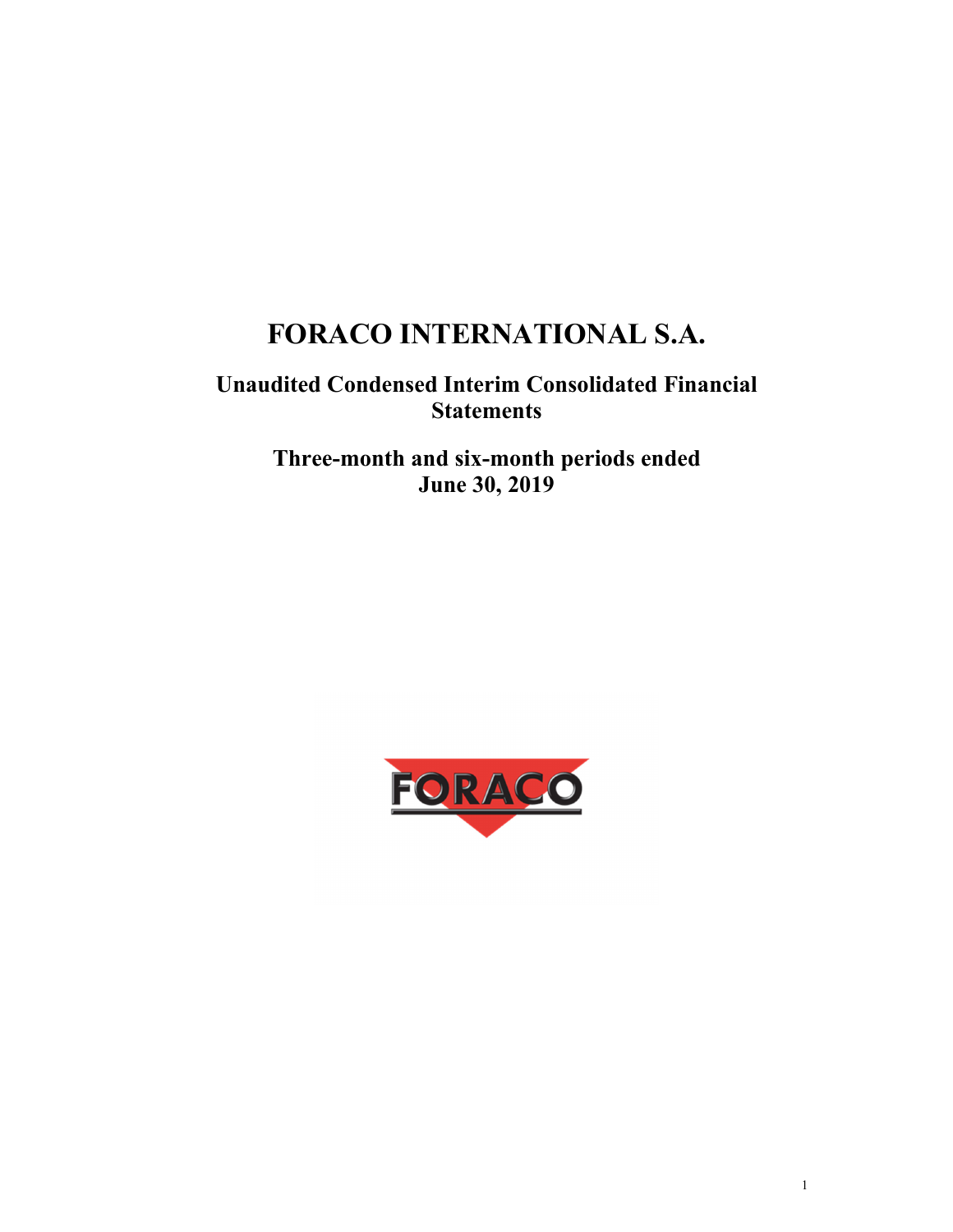## **Table of Contents**

|     | Unaudited condensed interim consolidated balance sheet - Assets                       | 3  |
|-----|---------------------------------------------------------------------------------------|----|
|     | Unaudited condensed interim consolidated balance sheet - Equity and Liabilities       | 4  |
|     | Unaudited condensed interim consolidated income statement                             | 5  |
|     | Unaudited condensed interim consolidated statement of changes in equity               | 6  |
|     | Selected notes to the unaudited condensed interim consolidated financial statements 8 |    |
| 1.  | Basis of preparation                                                                  | 8  |
| 2.  | Selected notes on critical accounting policies and new accounting pronouncements      | 8  |
|     | 3. Financial risk management                                                          | 10 |
| 4.  | Segment information                                                                   | 11 |
|     | 5. Property, plant and equipment                                                      | 12 |
|     | 6. Goodwill                                                                           | 13 |
|     | 7. Inventories                                                                        | 13 |
|     | 8. Financial debt and lease obligations                                               | 13 |
| 9.  | Provisions                                                                            | 14 |
| 10. | Share capital                                                                         | 14 |
| 11. | Expenses by nature                                                                    | 15 |
| 12. | Income tax expense                                                                    | 15 |
| 13. | Commitments and contingencies                                                         | 15 |
| 14. | Related-party transactions                                                            | 16 |
| 15. | Earnings per share calculation                                                        | 16 |
| 16. | Post balance sheet events                                                             | 16 |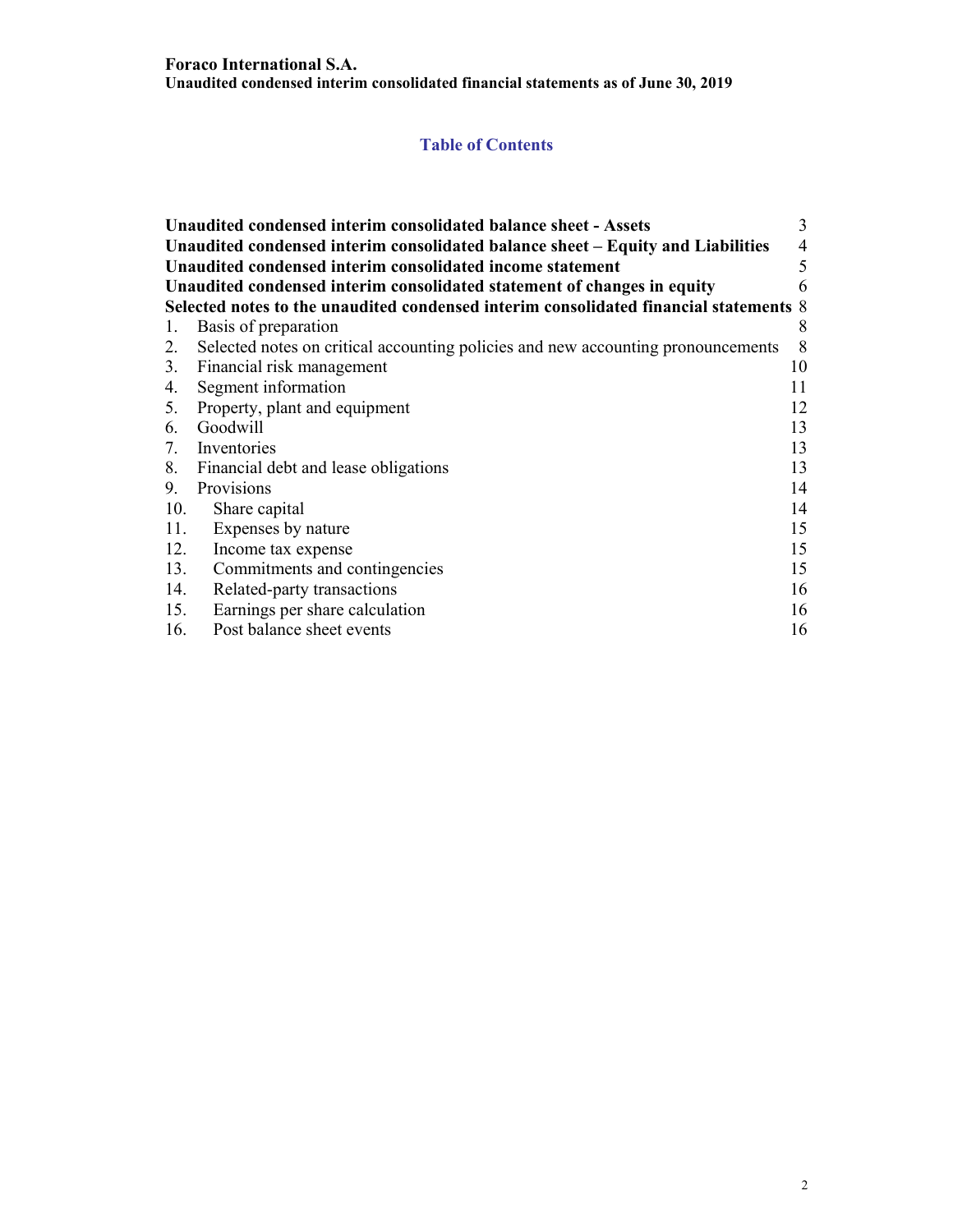## **Unaudited condensed interim consolidated balance sheet - Assets**

| in thousands of US\$          |             | <b>June 30,</b> | December 31, |
|-------------------------------|-------------|-----------------|--------------|
|                               | <b>Note</b> | 2019            | 2018         |
| <b>ASSETS</b>                 |             |                 |              |
| <b>Non-current assets</b>     |             |                 |              |
| Property, plant and equipment | (5)         | 37,613          | 31,821       |
| Goodwill                      | (6)         | 79,699          | 78,229       |
| Deferred income tax assets    |             | 28,369          | 28,477       |
| Other non-current assets      |             | 1,334           | 1,068        |
|                               |             | 147,015         | 139,595      |
| <b>Current assets</b>         |             |                 |              |
| Inventories, net              | (7)         | 34,535          | 32,932       |
| Trade receivables, net        |             | 36,359          | 31,853       |
| Other current assets          |             | 9,415           | 11,547       |
| Cash and cash equivalents     |             | 10,384          | 11,088       |
|                               |             | 90,693          | 87,420       |
| <b>Total assets</b>           |             | 237,708         | 227,015      |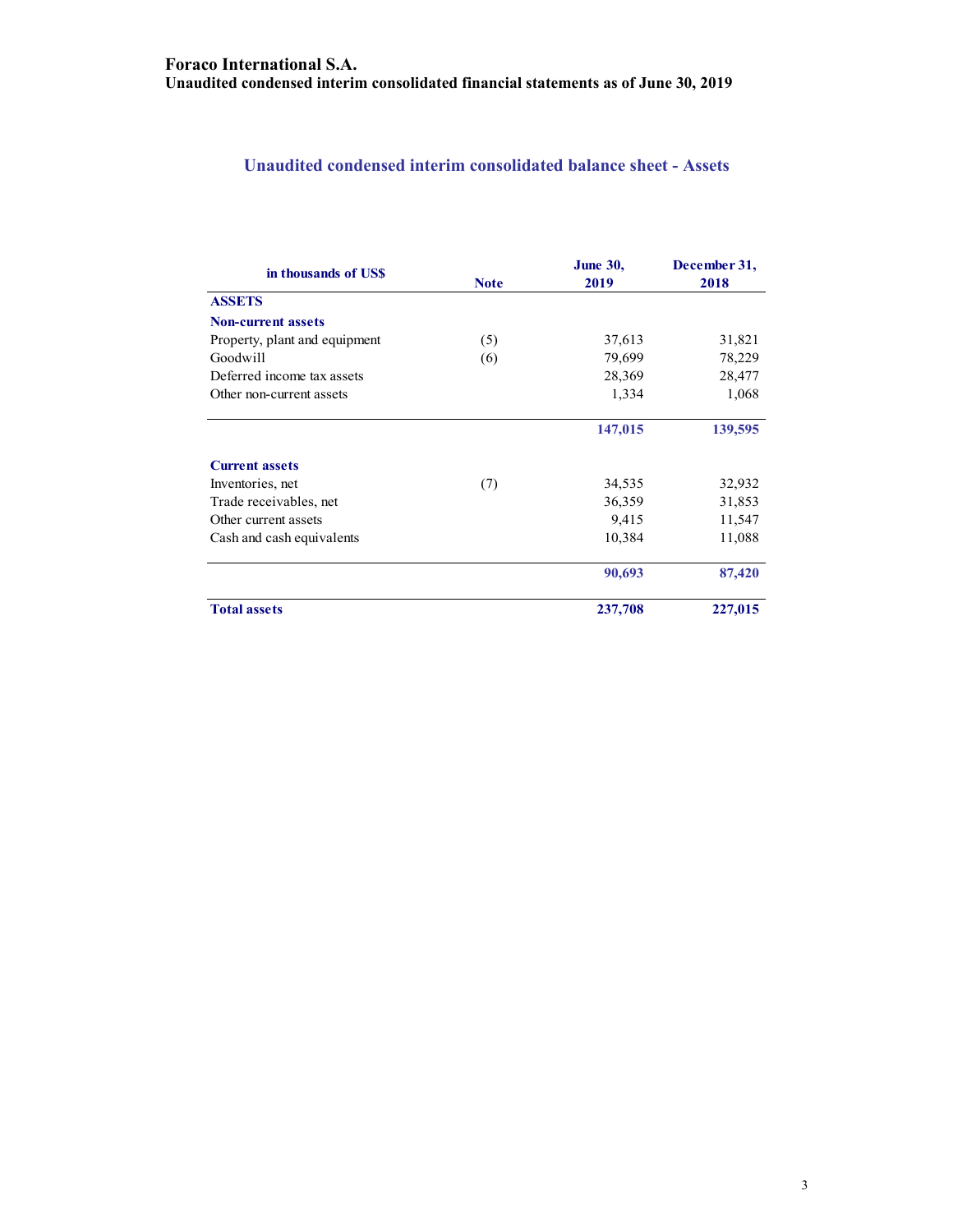## **Unaudited condensed interim consolidated balance sheet – Equity and Liabilities**

| in thousands of US\$                                              | <b>Note</b> | <b>June 30,</b><br>2019 | December 31,<br>2018 |
|-------------------------------------------------------------------|-------------|-------------------------|----------------------|
| <b>EQUITY</b>                                                     |             |                         |                      |
| Capital and reserves attributable to the Company's equity holders |             |                         |                      |
| Share capital                                                     |             | 1,772                   | 1,772                |
| Share premium and retained earnings                               |             | 147,092                 | 150,474              |
| Other reserves                                                    |             | (114,750)               | (114, 478)           |
|                                                                   |             | 34,114                  | 37,768               |
| Non-controlling interests                                         |             | 4,693                   | 3,026                |
| <b>Total equity</b>                                               |             | 38,807                  | 40,794               |
| LIABILITIES                                                       |             |                         |                      |
| <b>Non-current liabilities</b>                                    |             |                         |                      |
| Borrowings - Non-current portion of long term debt                | (8)         | 133,668                 | 131,863              |
| Lease obligations - Non current portion                           | (8)         | 2,918                   |                      |
| Deferred income tax liabilities                                   |             | 2,781                   | 2,870                |
| Provisions for other liabilities and charges                      | (9)         | 446                     | 388                  |
| <b>Current liabilities</b>                                        |             |                         |                      |
| Trade payables                                                    |             | 24,071                  | 22,361               |
| Other payables                                                    |             | 22,013                  | 17,095               |
| Current income tax liabilities                                    |             | 1,571                   | 1,540                |
| Borrowings - Current portion of long term debt                    | (8)         | 3,088                   | 2,740                |
| Borrowings - Current portion of drawn credit lines                | (8)         | 6,915                   | 6,900                |
| Lease obligations - Current portion                               | (8)         | 1,062                   |                      |
| Provisions for other liabilities and charges                      | (9)         | 369                     | 465                  |
| <b>Total liabilities</b>                                          |             | 198,902                 | 186,222              |
| <b>Total equity and liabilities</b>                               |             | 237,708                 | 227,015              |
| Net debt excluding operating lease obligations under IFRS 16      |             | 133,287                 | 130,415              |

*Net debt excluding operating lease obligations is a non IFRS measure and corresponds to the current and noncurrent portion of borrowings, net of cash and cash equivalents*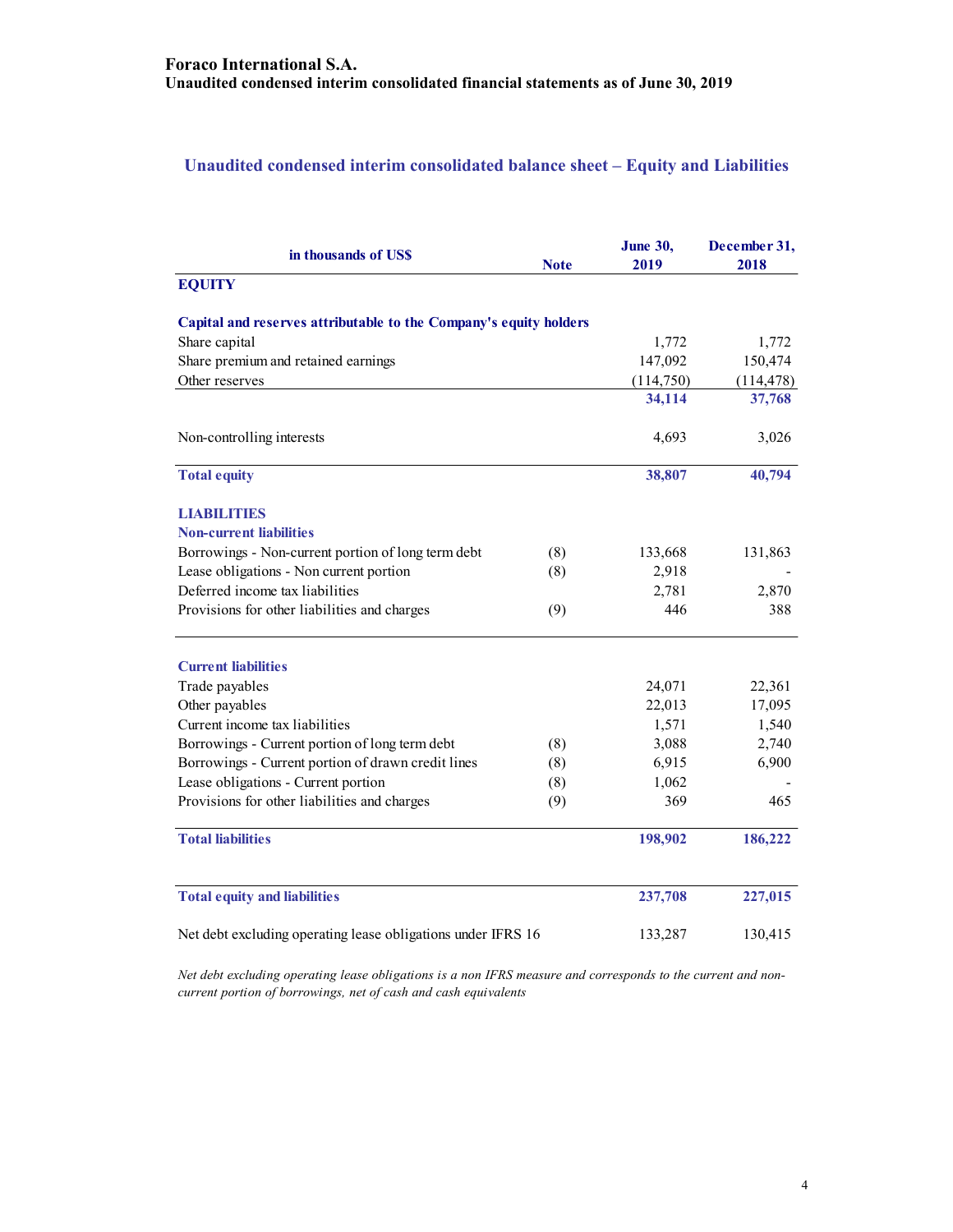## **Unaudited condensed interim consolidated income statement**

| In thousands of US\$                                                                                                                 | Three-month period ended<br><b>June 30,</b> |          |           | Six-month period ended June<br>30, |           |
|--------------------------------------------------------------------------------------------------------------------------------------|---------------------------------------------|----------|-----------|------------------------------------|-----------|
|                                                                                                                                      | <b>Note</b>                                 | 2019     | 2018      | 2019                               | 2018      |
| Revenue                                                                                                                              | (4)                                         | 54,093   | 45,694    | 99,295                             | 85,701    |
| Cost of sales                                                                                                                        | (11)                                        | (45,627) | (39, 512) | (86, 592)                          | (76, 548) |
| <b>Gross profit</b>                                                                                                                  |                                             | 8,466    | 6,182     | 12,703                             | 9,153     |
| Selling, general and administrative expenses<br>Other operating income / (expense), net                                              | (11)                                        | (5,487)  | (5,138)   | (10,650)                           | (10, 309) |
| <b>Operating profit</b> / (loss)                                                                                                     |                                             | 2,979    | 1,044     | 2,053                              | (1,156)   |
| Finance costs                                                                                                                        |                                             | (1,934)  | (2,109)   | (4,202)                            | (4,098)   |
| Profit / (loss) before income tax                                                                                                    |                                             | 1,045    | (1,065)   | (2,149)                            | (5,254)   |
| Income tax (expense) / profit                                                                                                        | (12)                                        | 246      | (401)     | (493)                              | (886)     |
| Profit / (loss) for the period                                                                                                       |                                             | 1,291    | (1,466)   | (2,642)                            | (6,140)   |
| Attributable to:                                                                                                                     |                                             |          |           |                                    |           |
| Equity holders of the Company                                                                                                        |                                             | 597      | (1,782)   | (3,382)                            | (5,946)   |
| Non-controlling interests                                                                                                            |                                             | 694      | 316       | 740                                | (194)     |
| Earnings per share for profit attributable to the equity holders of the Company during the period (expressed in US cents per share): |                                             |          |           |                                    |           |
| - basic                                                                                                                              | (15)                                        | 0.66     | (1.99)    | (3.77)                             | (6.63)    |
| - diluted                                                                                                                            | (15)                                        | 0.64     | (1.99)    | (3.77)                             | (6.63)    |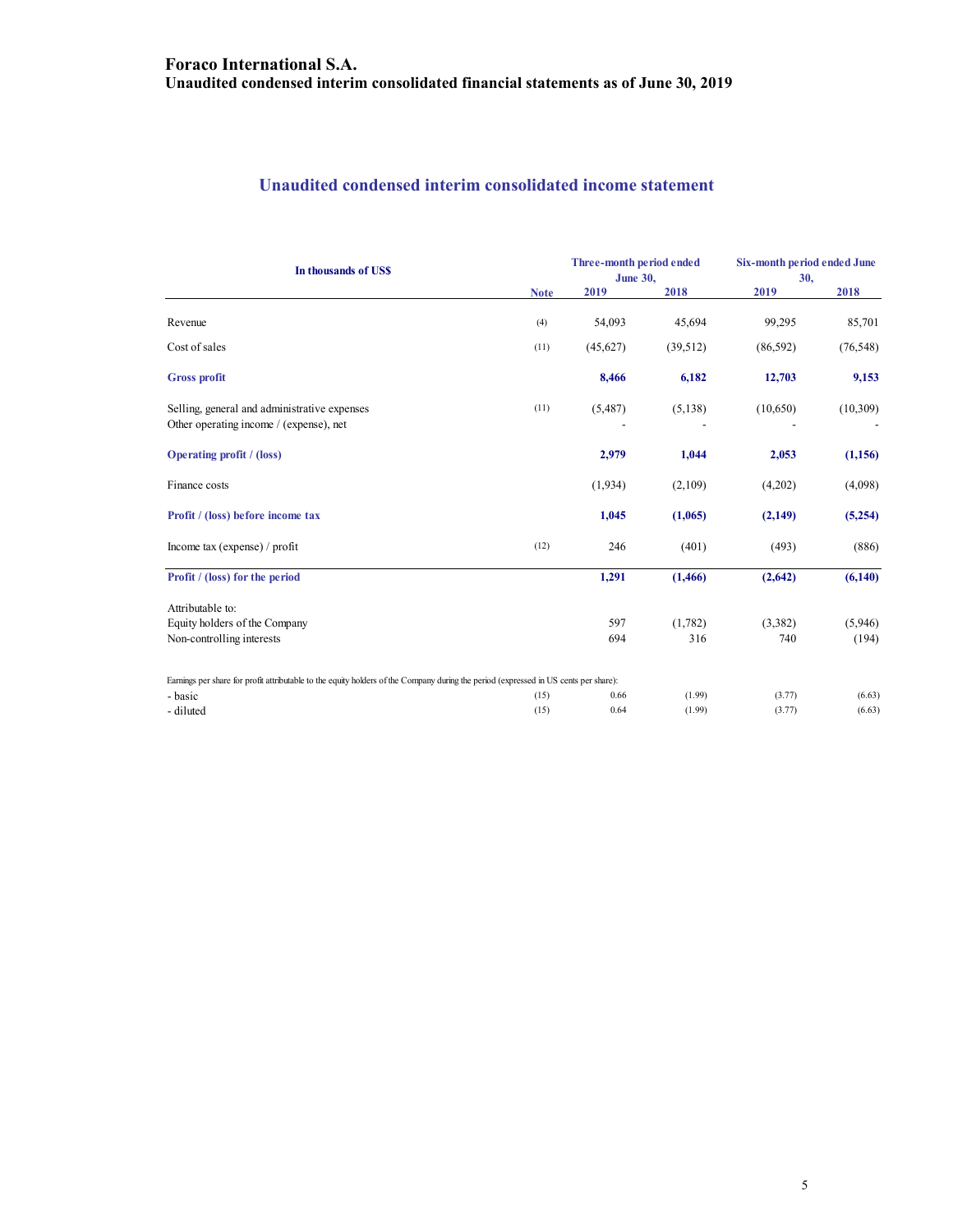## **Unaudited condensed interim consolidated statement of changes in equity**

|                                            | <b>Attributable to equity holders of the Company</b> |                          |                 |              | Non-             | <b>Total</b>  |
|--------------------------------------------|------------------------------------------------------|--------------------------|-----------------|--------------|------------------|---------------|
|                                            | <b>Share</b>                                         | <b>Share</b>             | <b>Other</b>    | <b>Total</b> | controlling      | <b>Equity</b> |
| in thousands of USS                        | Capital                                              | <b>Premium and</b>       | <b>Reserves</b> |              | <b>interests</b> |               |
|                                            |                                                      | <b>Retained</b>          |                 |              |                  |               |
|                                            |                                                      | <b>Earnings</b>          |                 |              |                  |               |
| <b>Balance at January 1, 2018</b>          | 1,772                                                | 160,980                  | (97,902)        | 64,850       | 4,297            | 69,147        |
| Profit $/$ (loss) for the period           |                                                      | (5,946)                  |                 | (5,946)      | (194)            | (6, 140)      |
| Currency translation differences           |                                                      | $\overline{\phantom{a}}$ | (13, 043)       | (13, 043)    | (337)            | (13,380)      |
| Employee share-based compensation          |                                                      |                          | 89              | 89           |                  | 89            |
| Treasury shares purchased (see Note 10)    |                                                      |                          | (50)            | (50)         |                  | (50)          |
| Dividend paid to non controlling interests |                                                      |                          |                 |              |                  |               |
| <b>Balance at June 30, 2018</b>            | 1,772                                                | 155,034                  | (110,906)       | 45,900       | 3,766            | 49,666        |
| <b>Balance at January 1, 2019</b>          | 1,772                                                | 150,474                  | (114, 478)      | 37,768       | 3,026            | 40,794        |
| Profit $/$ (loss) for the period           |                                                      | (3,382)                  |                 | (3,382)      | 740              | (2,642)       |
| Currency translation differences           |                                                      |                          | (348)           | (348)        | 927              | 579           |
| Employee share-based compensation          |                                                      |                          | 90              | 90           |                  | 90            |
| Exercise of share-based compensation       |                                                      |                          |                 |              |                  |               |
| Treasury shares purchased (see Note 10)    |                                                      |                          | (14)            | (14)         |                  | (14)          |
| Dividend paid to non controlling interests |                                                      |                          |                 |              |                  |               |
| <b>Balance at June 30, 2019</b>            | 1,772                                                | 147,092                  | (114,750)       | 34,114       | 4,693            | 38,807        |

## **Unaudited statement of comprehensive income**

|                                         | Six month period ended  |                         |  |  |
|-----------------------------------------|-------------------------|-------------------------|--|--|
| in thousands of USS                     | <b>June 30,</b><br>2019 | <b>June 30,</b><br>2018 |  |  |
| Net profit $/$ (loss) for the period    | (2,642)                 | (6,140)                 |  |  |
| Currency translation differences        | 579                     | (13,380)                |  |  |
| Total comprehensive loss for the period | (2,063)                 | (19,520)                |  |  |
| Attributable to:                        |                         |                         |  |  |
| Equity holders of the Company           | (3,730)                 | (18, 989)               |  |  |
| Non-controlling interests               | 1,667                   | (531)                   |  |  |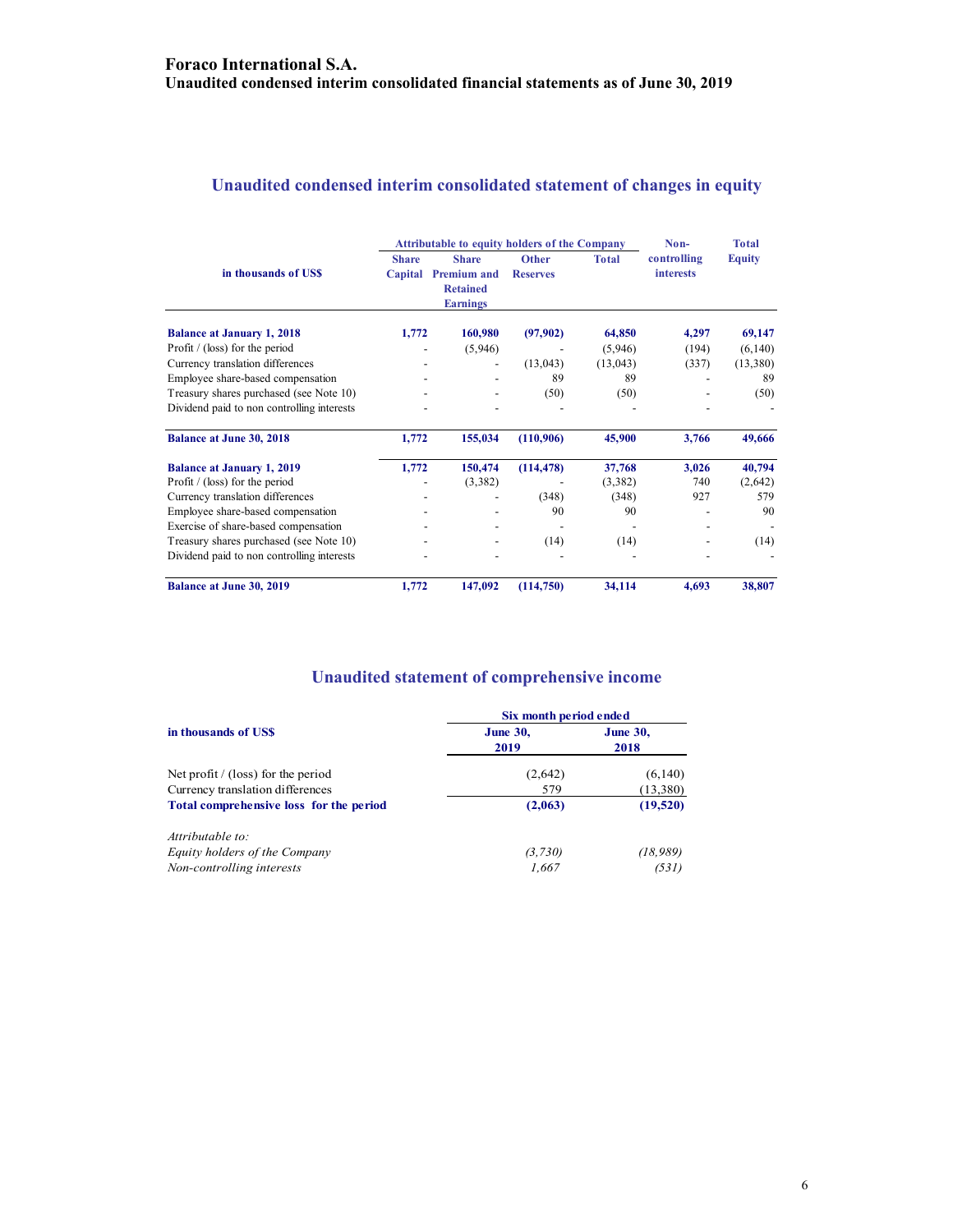## **Unaudited condensed interim consolidated cash flow statement**

| in thousands of US\$                                              | Six month ended June 30, |          |  |
|-------------------------------------------------------------------|--------------------------|----------|--|
|                                                                   | 2019                     | 2018     |  |
| Profit / (loss) for the period                                    | (2,642)                  | (6,140)  |  |
| Adjustments for:                                                  |                          |          |  |
| - Depreciation, amortization and impairment (see Note 11)         | 8,645                    | 8,519    |  |
| - Non-cash changes in provisions and considerations payable       |                          | 112      |  |
| - (Gain) / loss on sale and disposal of assets                    |                          |          |  |
| - Share-based compensation expenses (see Note 11)                 | 90                       | 89       |  |
| - Income tax expenses / (profit) (see Note 12)                    | 493                      | 886      |  |
| - Finance costs, net                                              | 4,202                    | 4,098    |  |
| Cash generated from operations before changes in operating assets |                          |          |  |
| and liabilities                                                   | 10,788                   | 7,564    |  |
| Changes in operating assets and liabilities:                      |                          |          |  |
| - Inventories                                                     | (1,011)                  | (1,139)  |  |
| - Trade accounts receivable and other receivables                 | (4,056)                  | (5,278)  |  |
| - Trade accounts payable and other payables                       | 4,893                    | 2,048    |  |
| Cash generated from / (used in) operations                        | 10,614                   | 3,195    |  |
| - Interest paid, net                                              | (1,707)                  | (1, 914) |  |
| - Income tax paid                                                 | (1, 540)                 | (536)    |  |
| Net cash flow from / (used in) operating activities               | 7,367                    | 745      |  |
| Purchase of property, plant and equipment (*)                     | (5,736)                  | (5,823)  |  |
| Net cash generated from / (used in) investing activities          | (5,736)                  | (5, 823) |  |
| Proceeds from issuance of borrowings, net of issuance costs       | 641                      |          |  |
| Proceeds from issuance of bonds, net of issuance costs            |                          | 3,038    |  |
| Repayments of borrowings                                          | (1,260)                  | (1, 367) |  |
| Repayments of lease obligations                                   | (408)                    |          |  |
| Proceeds from / (repayment of) short term credit facilities       | (540)                    | 968      |  |
| Acquisition of treasury shares (see Note 10)                      | (14)                     | (50)     |  |
| Dividends paid to non-controlling interests                       |                          |          |  |
| Net cash generated from / (used in) financing activities          | (1, 581)                 | 2,589    |  |
| Exchange differences on cash and cash equivalents                 | (755)                    | (728)    |  |
| Net increase / (decrease) in cash and cash equivalents            | (705)                    | (3,217)  |  |
| Cash and cash equivalents at beginning of the period              | 11,089                   | 14,575   |  |
| Cash and cash equivalents at end of the period                    | 10,384                   | 11,358   |  |
| (*) Excluding acquisition financed through leases                 | None                     | None     |  |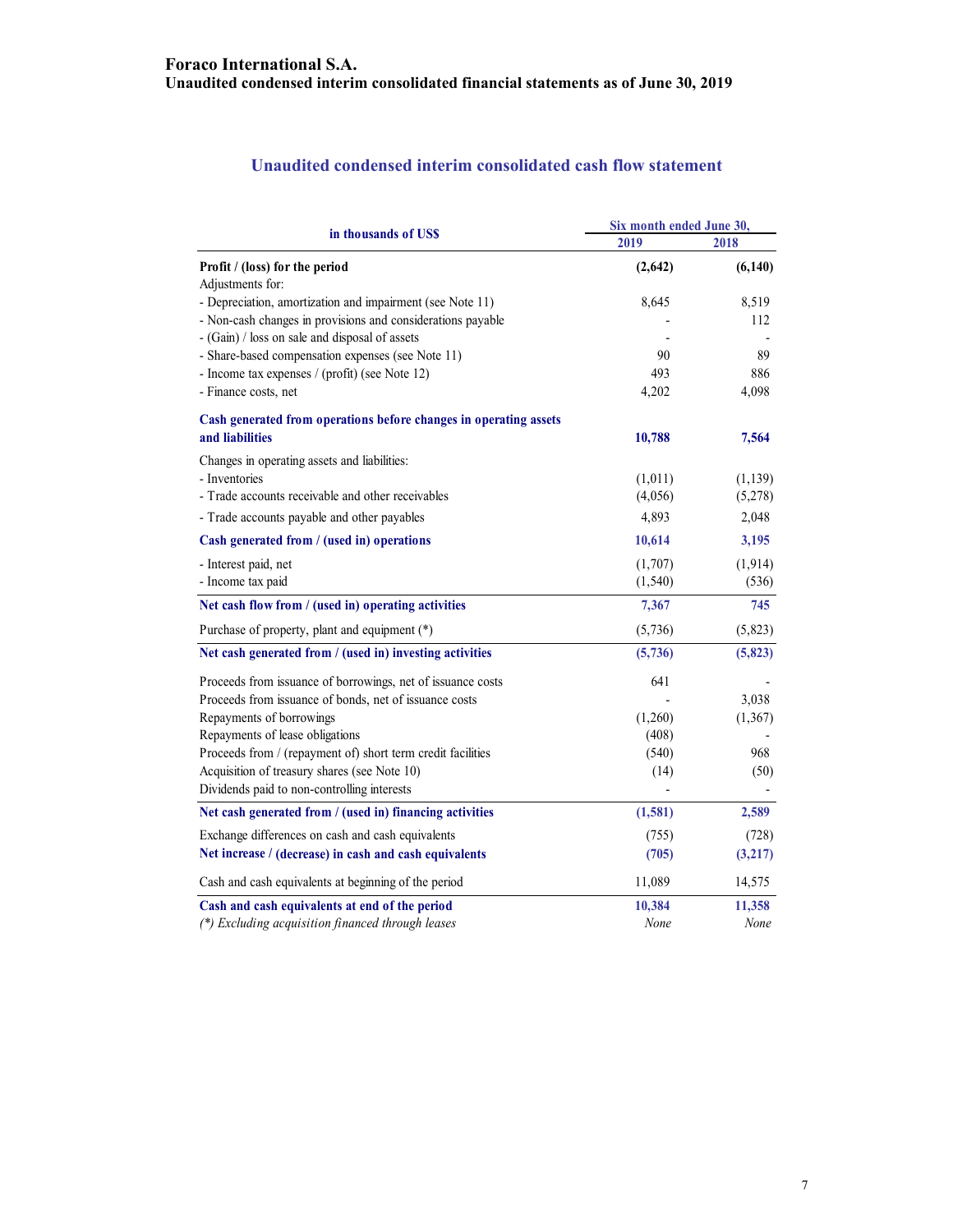**Selected notes to the unaudited condensed interim consolidated financial statements** 

## **1. Basis of preparation**

These unaudited condensed interim financial statements have been prepared in accordance with IAS 34, Interim Financial Reporting. All material intercompany balances have been eliminated. Because all the disclosures required by IFRS are not included, these interim statements should be read in conjunction with the audited financial statements of Foraco International S.A. and its subsidiaries ("Foraco" or the "Company") for the year ended December 31, 2018.

Except when otherwise stated, all amounts are presented in thousands of US\$, which is the presentation currency of the Company.

## **2. Selected notes on critical accounting policies and new accounting pronouncements**

## **2.1. Accounting policies**

The accounting policies have been consistently applied with those of the annual financial statements for the year ended December 31, 2018 except for the following: during the year, the income tax expense is recognized based on Management's best estimate of the average annual income tax rate expected for the full financial year on a tax jurisdiction by tax jurisdiction basis. In the last quarter of each fiscal year, Management determines the effective income tax rate for the full year based on the anticipated actual tax returns to be filed and the effective contribution of each tax jurisdiction to the consolidated financial statements.

## **2.2. Seasonal fluctuations**

The worldwide presence of the Company reduces its overall exposure to seasonality and its influence on business activity, the first quarter being the weakest. In West Africa, most of the Company's operations are suspended between July and October due to the rainy season. In Canada, seasonal slow periods occur during the winter freeze and spring thaw or break-up periods. Depending on the latitude, this can occur anytime from October until late December (freezing) and from mid-April through to mid-June (break-up). Operations at mining sites continue throughout the year. Russia is also affected by the winter period during which operations are suspended. In Asia Pacific and in South America, where the Company operates exclusively in the Mining segment, a seasonal slowdown in activity occurs around year-end during the vacation period. Certain contracts are also affected in Chile in July and August when the winter season peaks.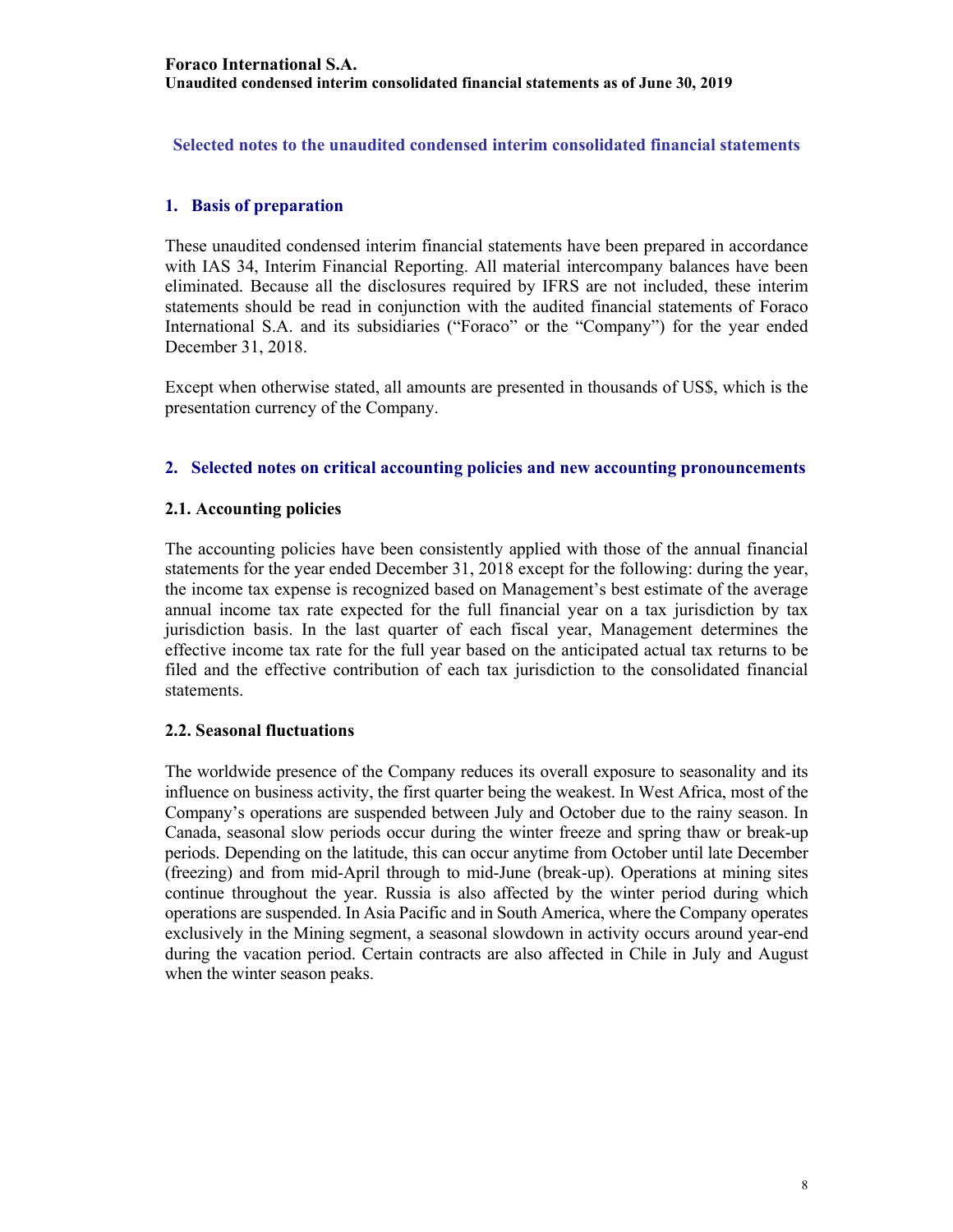## **2.3. Going concern**

Going concern is assessed based on internal forecasts and projections that take into account the trend in the business in which the Company operates and its capacity to address the market and deliver its services. On the basis of the above, the Company believes that it will have adequate financial resources to continue in operation for a period of at least twelve months. Accordingly, the Company continues to adopt the going concern basis in preparing its financial statements.

As part of the May 2017 debt reorganization, certain key financial covenants were set including minimum cash, leverage ratio and limitation to capital expenditure. In December 2018, a new set of covenants applicable to the year 2019 was agreed with the lenders. As at June 30, 2019, the Company met its covenants. Nothing indicates that the Company will not respect its covenants going forward within the next 12 month period.

## **2.4. Impairment testing**

As at December 31, 2018, the Company performed impairment tests at the level of each geographic region using the carrying value of the Company's long lived assets based on expected discounted cash flows method. Based on the internal forecasts and projections made, the expected discounted future cash flows exceeded each of the long-lived asset's carrying amount for each geographic region and accordingly no impairment was recognized as at December 31, 2018.

Based on the current activity trend, the Company considers that there is no triggering event which would justify an impairment testing as at June 30, 2019.

## **2.5. Deferred tax valuation allowance**

The Company's policy is to recognize deferred tax assets only when they can be recovered within a reasonable timeframe. As a general rule, the Company recognizes deferred tax assets only when they can be used against taxable profit generally within five years or when available tax opportunities exist. On this basis, the Company has adopted a partial recognition based approach and has recorded certain valuation allowances.

## **2.6. New accounting pronouncements**

## *Standards, amendments and interpretations to existing standards that were adopted by the Company during the period*

- $\bullet$  IFRS 16, Leases (January 1, 2019)
- Amendments to IAS 19
- Annual improvement  $2014 2016$ ; amendments to IFRS 3, IFRS 11, IAS 23 and IAS 12.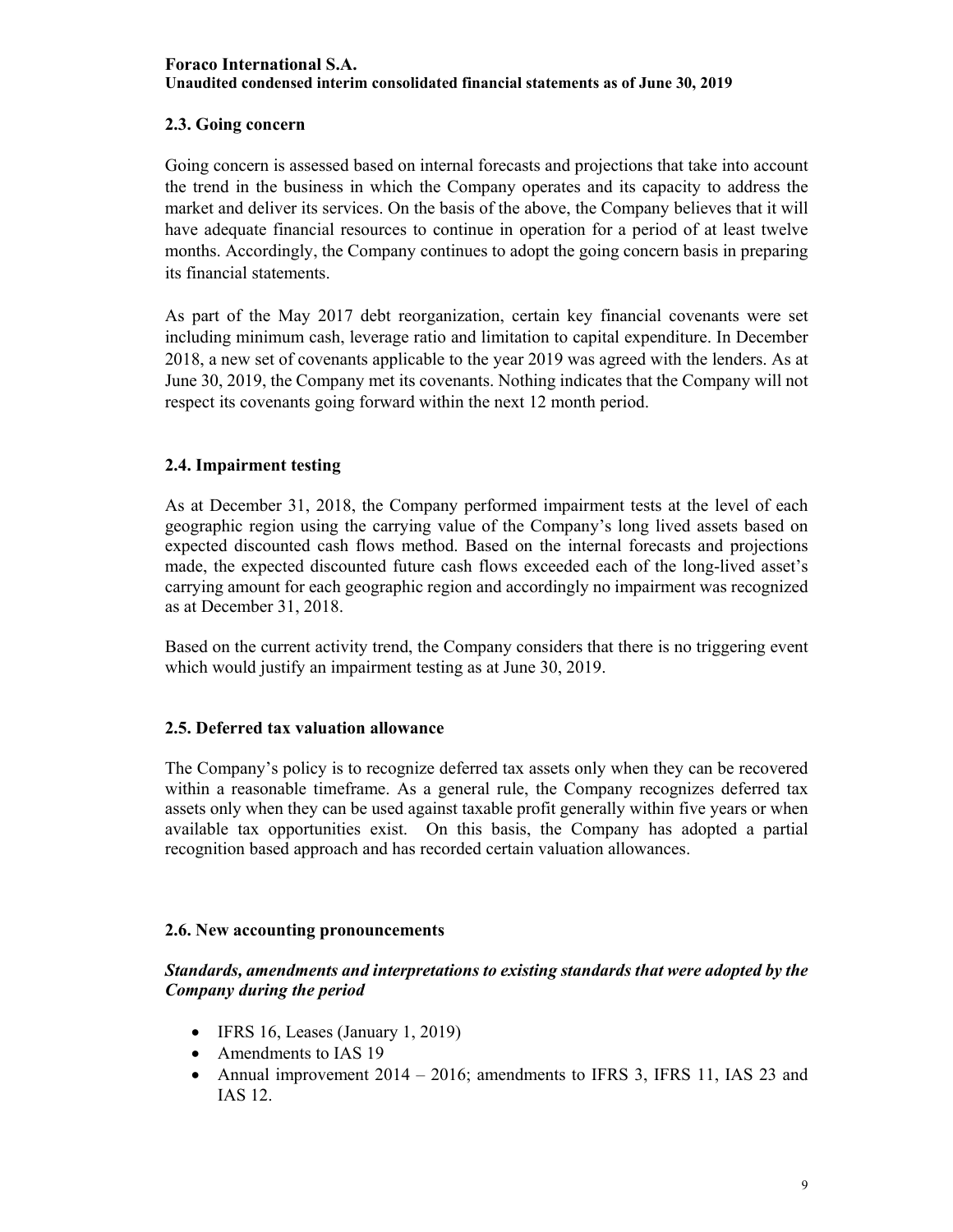The adoption of IFRS 16 resulted in the recognition on rights-of-use assets and lease obligations of US\$ 4.4 million as at January 1, 2019. The Company applied the simplified transition method, where the cumulative effect of initially applying the Standard is recognized at the date of initial application.

The application of the other standards and amendments has not had any material impact on the consolidated financial statements.

## *Standards, amendments and interpretations to existing standards that are not yet mandatory effective and have not been early adopted by the Company*

The following standards and amendments to existing standards have been published and are mandatory for the Group's accounting periods beginning on or after January 1, 2020, but have not been early adopted by the Group:

• Annual improvement  $2015 - 2017$ : modifications to IFRS 9 Financial instruments and IFRS 16 Leases

The application of the new amendments is not expected to have a material impact on the consolidated financial statements.

## **3. Financial risk management**

The Company is exposed to a variety of financial risks through its activity, including: liquidity risk, currency risk, cash transfer restriction, interest rate / re-investment risk, financial counter-party risk and credit risk.

A significant portion of the cash flows of the Company are denominated in Canadian Dollars, Euros, Australian Dollars, Brazilian Real, Chilean Pesos, Russian Rubbles and US Dollars. The financial performance and position as reported in US\$ are dependent on the fluctuations of the US\$ against the other mentioned currencies of the Group.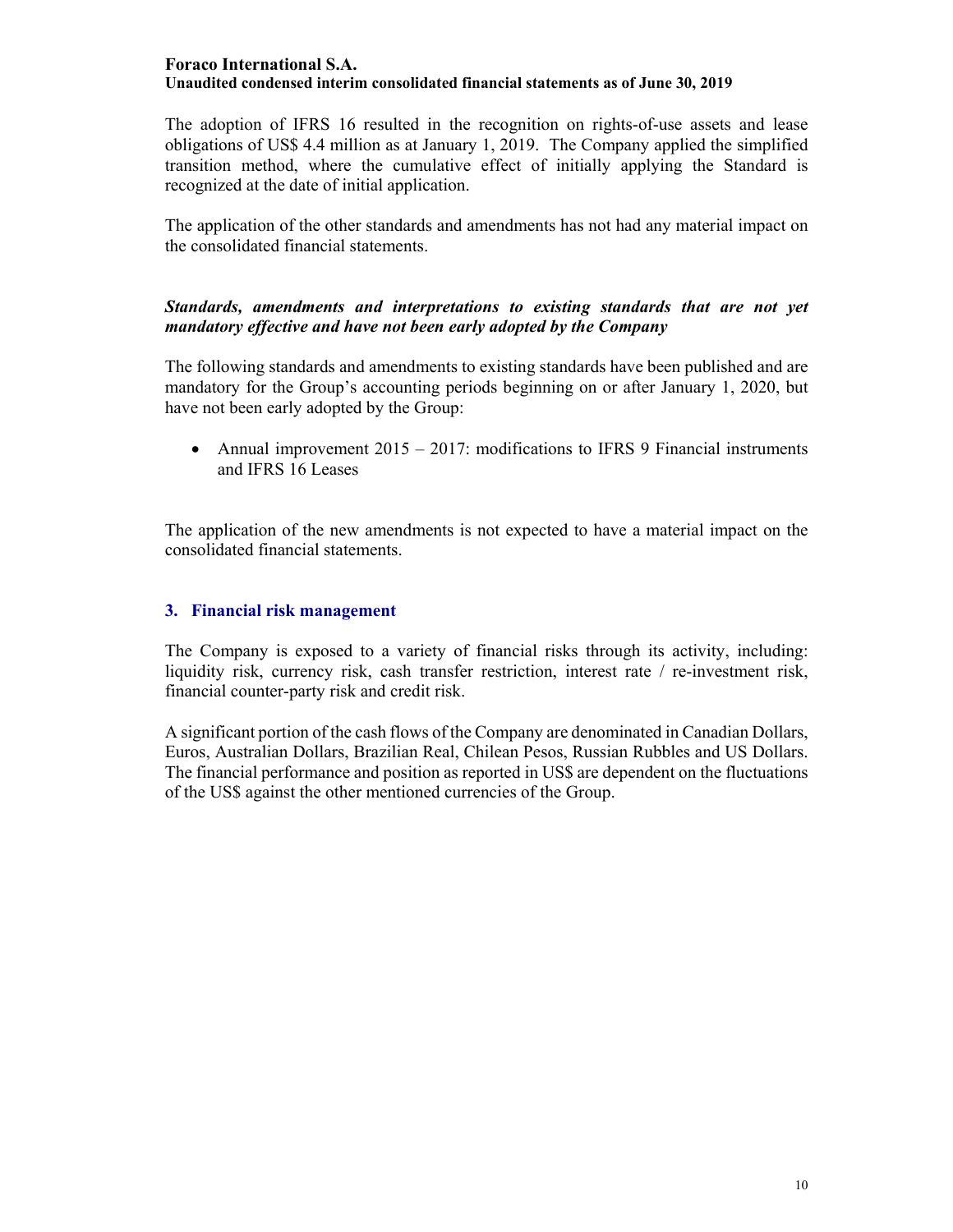## **4. Segment information**

The business segment information for the three-month periods ended June 30, 2018 and June 30, 2019 is as follows:

|                                                              | Mining          |        | Water           |       | Group           |         |
|--------------------------------------------------------------|-----------------|--------|-----------------|-------|-----------------|---------|
| Three-month period ended<br>Revenue<br>Gross profit / (loss) | <b>June 30,</b> |        | <b>June 30.</b> |       | <b>June 30.</b> |         |
|                                                              | 2019            | 2018   | 2019            | 2018  | 2019            | 2018    |
|                                                              | 52,189          | 44.696 | 1.904           | 998   | 54,093          | 45,694  |
|                                                              | 8.186           | 6.440  | 280             | (258) | 8.466           | 6,182   |
| Operating profit $/$ (loss)                                  | 2.892           | 1,414  | 87              | (370) | 2,979           | 1,044   |
| Finance costs                                                | n/a             | n/a    | n/a             | n/a   | (1,934)         | (2,109) |
| Profit / (Loss) before income tax                            | n/a             | n/a    | n/a             | n/a   | 1,045           | (1,065) |
| Income tax profit $/$ (expense)                              | n/a             | n/a    | n/a             | n/a   | 246             | (401)   |
| Profit / (Loss) for the period                               | n/a             | n/a    | n/a             | n/a   | 1.291           | (1,466) |

The business segment information for the six-month periods ended June 30, 2018 and June 30, 2019 is as follows:

|                                   |                 | <b>Mining</b> |                 | Water | Group           |         |
|-----------------------------------|-----------------|---------------|-----------------|-------|-----------------|---------|
| Six-month period ended            | <b>June 30.</b> |               | <b>June 30,</b> |       | <b>June 30.</b> |         |
|                                   | 2019            | 2018          | 2019            | 2018  | 2019            | 2018    |
| Revenue                           | 95,844          | 83,089        | 3,451           | 2,612 | 99,295          | 85,701  |
| Gross profit / (loss)             | 12,263          | 9,114         | 440             | 39    | 12,703          | 9,153   |
| Operating profit $/$ (loss)       | 1,983           | (567)         | 70              | (589) | 2,053           | (1,156) |
| Finance costs                     | n/a             | n/a           | n/a             | n/a   | (4,202)         | (4,098) |
| Profit / (Loss) before income tax | n/a             | n/a           | n/a             | n/a   | (2,149)         | (5,254) |
| Income tax profit $/$ (expense)   | n/a             | n/a           | n/a             | n/a   | (493)           | (886)   |
| Profit / (Loss) for the period    | n/a             | n/a           | n/a             | n/a   | (2,642)         | (6,140) |

The following is a summary of sales to external customers by geographic area for the threemonth periods ended June 30, 2018 and June 30, 2019:

| Three-month period ended       | <b>June 30, 2019</b> | <b>June 30, 2018</b> |
|--------------------------------|----------------------|----------------------|
| Europe, Middle East and Africa | 15,936               | 13,157               |
| South America                  | 12,892               | 8,104                |
| North America                  | 15,370               | 15,804               |
| Asia Pacific                   | 9.895                | 8.629                |
| <b>Net sales</b>               | 54,093               | 45,694               |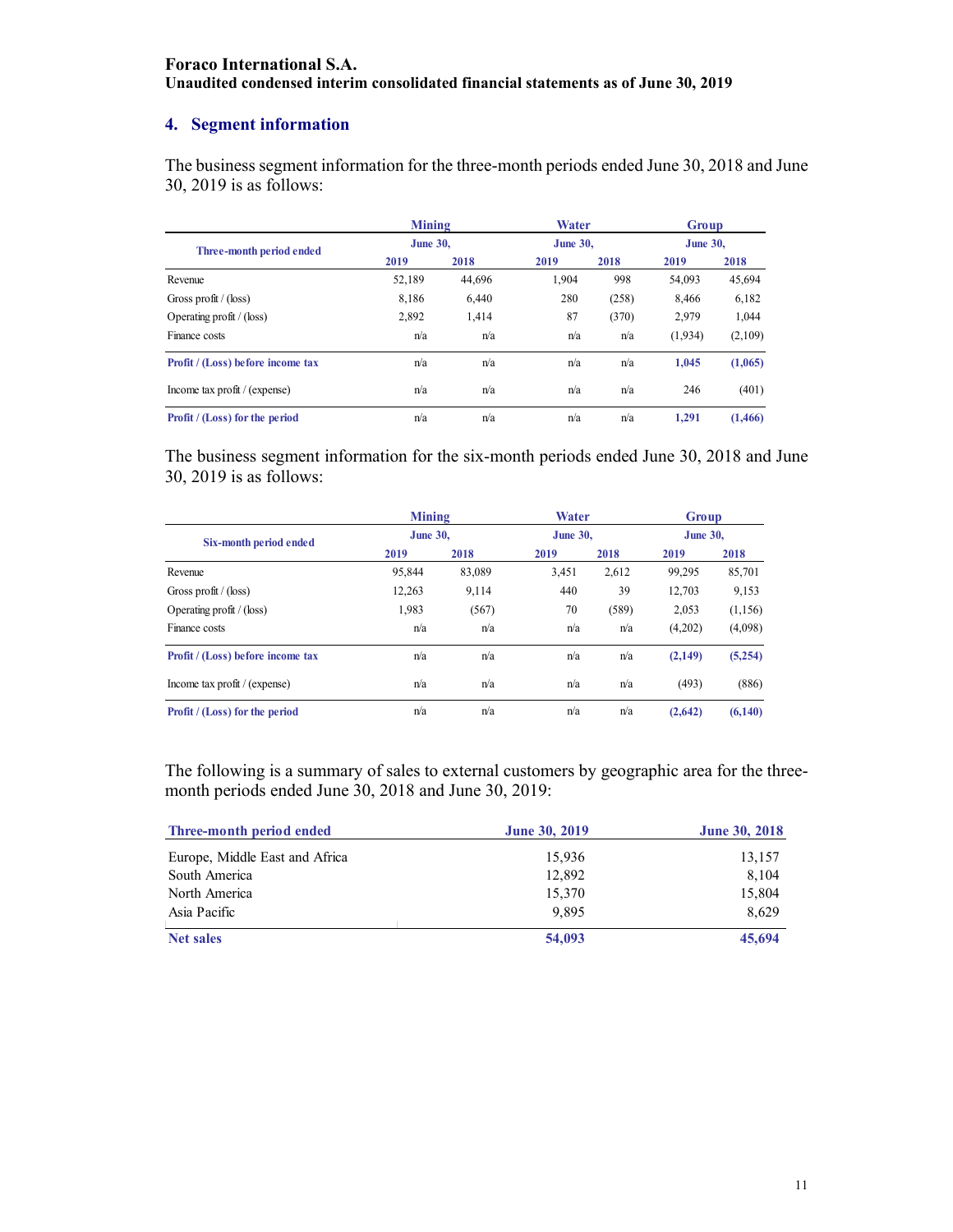The following is a summary of sales to external customers by geographic area for the sixmonth periods ended June 30, 2018 and June 30, 2019:

| Six-month period ended         | <b>June 30, 2019</b> | <b>June 30, 2018</b> |
|--------------------------------|----------------------|----------------------|
| Europe, Middle East and Africa | 25,133               | 23,423               |
| South America                  | 22,649               | 16,043               |
| North America                  | 34,463               | 31,640               |
| Asia Pacific                   | 17,050               | 14.595               |
| <b>Net sales</b>               | 99,295               | 85,701               |

#### **5. Property, plant and equipment**

Property, plant and equipment (PP&E) consists of the following:

|                                     | Land $\&$<br><b>Buildings</b> | <b>Drilling</b><br>equipment<br>& tools | <b>Automotive</b><br>equipment | <b>Office</b><br>furniture &<br>other<br>equipment | <b>Rights of</b><br><b>use</b> | <b>Total</b> |
|-------------------------------------|-------------------------------|-----------------------------------------|--------------------------------|----------------------------------------------------|--------------------------------|--------------|
|                                     |                               |                                         |                                |                                                    |                                |              |
| <b>Year ended December 31, 2018</b> |                               |                                         |                                |                                                    |                                |              |
| Opening net book amount             | 2,073                         | 32,447                                  | 3,230                          | 302                                                |                                | 38,054       |
| Additions                           | 35                            | 12,354                                  | 437                            | 145                                                |                                | 12,971       |
| Exchange differences                | (101)                         | (1,866)                                 | (505)                          | (26)                                               |                                | (2, 498)     |
| Disposals or retirements            | (1)                           | (120)                                   | (8)                            | (1)                                                |                                | (130)        |
| Depreciation expense                | (216)                         | (14, 889)                               | (1,337)                        | (134)                                              | -                              | (16, 576)    |
| <b>Closing net book value</b>       | 1,790                         | 27,926                                  | 1,817                          | 286                                                | ٠                              | 31,821       |
| Period ended June 30, 2019          |                               |                                         |                                |                                                    |                                |              |
| Opening net book amount             | 1,790                         | 27,926                                  | 1,817                          | 286                                                | 4,389                          | 36,208       |
| Additions                           | 8                             | 5,558                                   | 779                            | 151                                                |                                | 6,496        |
| Exchange differences                | 27                            | 3,468                                   | 52                             | 5                                                  | 2                              | 3,554        |
| Disposals or retirements            |                               | (2)                                     | (4)                            |                                                    |                                | (6)          |
| Depreciation expense                | (104)                         | (7, 456)                                | (487)                          | (70)                                               | (522)                          | (8,639)      |
| <b>Closing net book value</b>       | 1,721                         | 29,494                                  | 2,157                          | 372                                                | 3,869                          | 37,613       |

As part of IFRS 16 implementation, the Company recognized rights of use asset amounting to US\$ 4,389 thousand as at January  $1<sup>st</sup>$ , 2019. This mainly relates to rentals of operational facilities.

The PP&E depreciation expense and the intangible asset amortization expense have been charged to the income statement as follows:

| <b>Period ended</b>                                           | June 30, 2019 June 30, 2018 |             |  |
|---------------------------------------------------------------|-----------------------------|-------------|--|
| Cost of sales<br>Selling, general and administrative expenses | 8.645<br>172                | 8,504<br>15 |  |
| <b>Total depreciation and amortization</b>                    | 8.817                       | 8.519       |  |

In the period ended June 30, 2019, the depreciation expense includes US\$ 522 thousand of depreciation expense of rights of use (nil in the period ended June 30, 2018), US\$ 158 thousand have been classified in Selling, general and administrative expenses.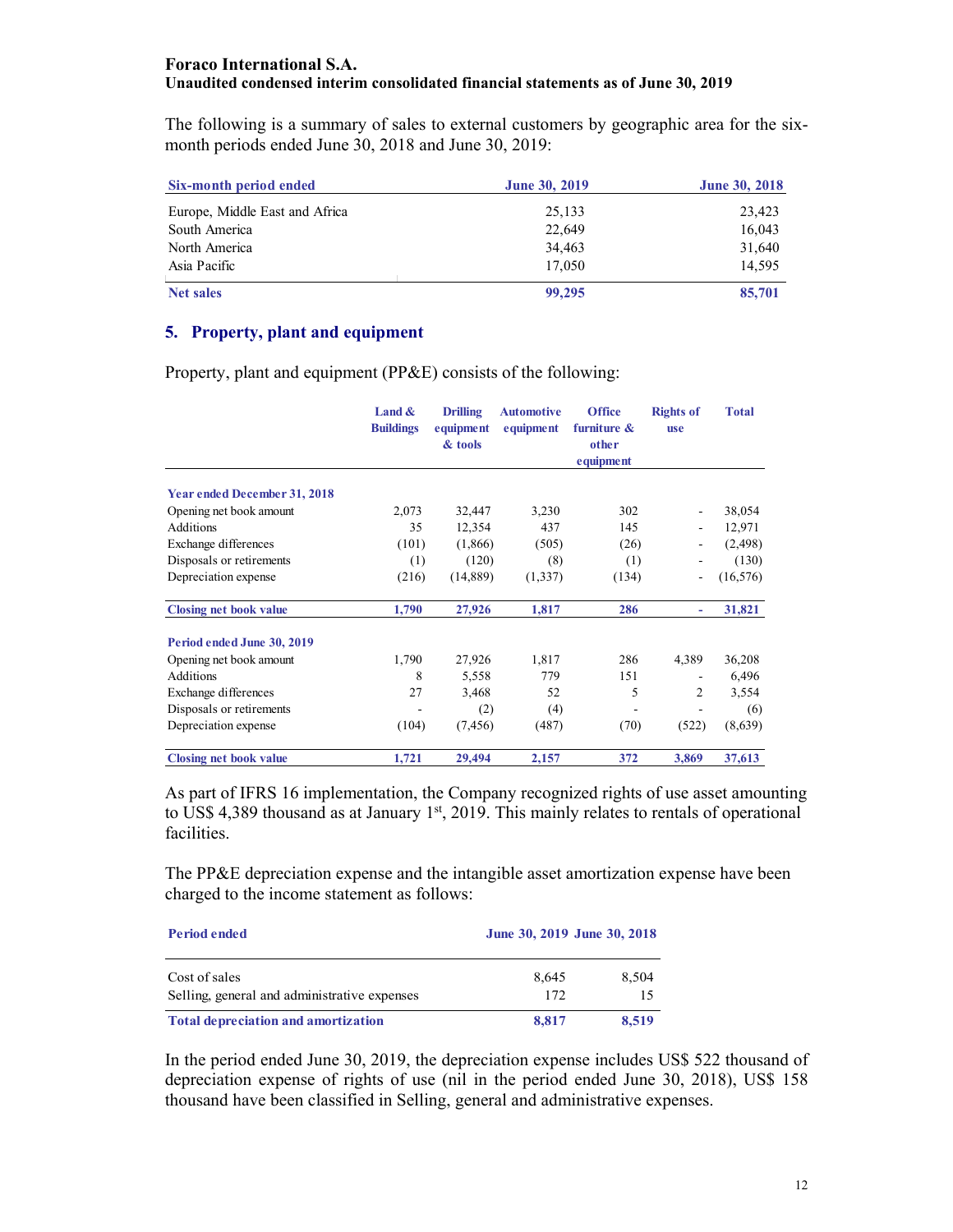## **6. Goodwill**

Goodwill can be analyzed as follows:

|                                                                | <b>June 30,</b><br>2019 | December 31,<br>2018 |  |
|----------------------------------------------------------------|-------------------------|----------------------|--|
| <b>Goodwill at beginning of period</b><br>Exchange differences | 78,229<br>1.470         | 89,169<br>(10,940)   |  |
| Goodwill at end of the period                                  | 79,699                  | 78,229               |  |

Goodwill is allocated to the following geographic regions: South America (US\$ 57.6 million), North America (US\$ 8.7 million), Asia Pacific (US\$ 7.2 million) and Europe, Middle East and Africa (US\$ 6.2 million). The exchange differences are mainly generated by the variation in exchange rate between the Brazilian Real and the US Dollar.

## **7. Inventories**

Inventories break down as follows:

|                                                                | <b>June 30,</b><br>2019 | December 31,<br>2018 |
|----------------------------------------------------------------|-------------------------|----------------------|
| Spare parts and consumables, gross<br>Less inventory allowance | 34.535<br>-             | 32,932               |
| <b>Inventories</b> , net                                       | 34,535                  | 32,932               |

The Company continually assesses spare parts and consumables and writes off obsolete inventories as soon as they are identified.

## **8. Financial debt and lease obligations**

As at June 30, 2019, the maturity of financial debt can be analyzed as presented in the table below:

|                       | <b>June 30, 2019</b> |
|-----------------------|----------------------|
| Credit lines          | 6,915                |
| Long-term debt        |                      |
| Within one year       | 3,088                |
| Between 1 and 2 years | 1,670                |
| Between 2 and 3 years | 131,574              |
| Between 3 and 4 years | 368                  |
| Between 4 and 5 years | 57                   |
| <b>Total</b>          | 143,672              |

The borrowing above is mainly denominated in Euros. The weighted average interest rate based on the composition of the borrowings outstanding as at June 30, 2019 approximates  $6.0\%$ .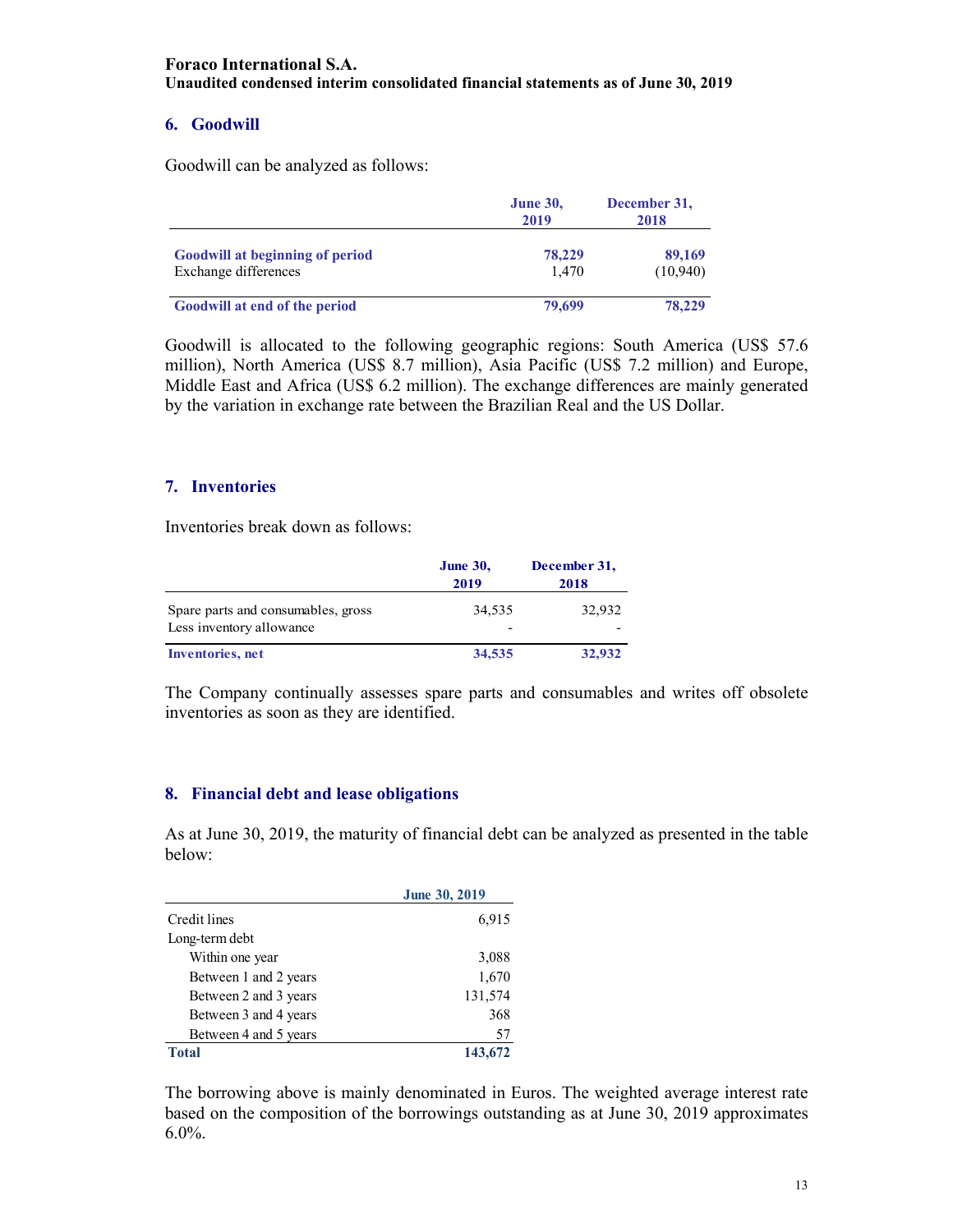The reconciliation of the financial debt between December 31, 2018 and June 30, 2019 is as follows:

| Debt as at December 31, 2018         | (141, 503) |  |
|--------------------------------------|------------|--|
| Proceeds from issuance of borrowings | (641)      |  |
| Repayment of borrowings              | 1,260      |  |
| Net decrease in bank overdrafts      | (540)      |  |
| <b>Interests</b>                     | (2,756)    |  |
| Foreign exchange                     | 508        |  |
| Debt as at June 30, 2019             | (143, 672) |  |

As part of IFRS 16 implementation, the Company recognized lease obligations amounting to US\$ 4,389 thousand as at January  $1<sup>st</sup>$ , 2019. As at June 30, 2019, the corresponding amount is US\$ 3,980 thousand.

#### **9. Provisions**

Provisions comprise the following elements:

|                                          | <b>Pension and</b><br>retirement<br><b>indemnities</b> | <b>Provision</b><br>for tax<br>uncertainty | <b>Claims</b> | <b>Total</b> |
|------------------------------------------|--------------------------------------------------------|--------------------------------------------|---------------|--------------|
| As at January 1, 2019                    | 387                                                    | 126                                        | 341           | 853          |
| Charged to consolidated income statement |                                                        |                                            |               |              |
| - Addition to provisions                 | 62                                                     |                                            |               | 62           |
| - Used amounts reversed                  |                                                        |                                            |               |              |
| - Unused amouts reversed                 |                                                        | (126)                                      |               | (126)        |
| - Exchange differences                   | (2)                                                    |                                            | 27            | 25           |
| As at June 30, 2019                      | 447                                                    |                                            | 368           | 815          |

A certain number of claims have been filed by former employees of the Brazilian subsidiary. These claims may result in a cash outflow for the Company. Given the uncertainty surrounding such claims, an amount of US\$ 368 thousand has been provided for as at June 30, 2019.

The Company operates in various countries and may be subject to tax audits and employee related risks. The Company is currently facing such risks in certain countries. The Company regularly reassesses its exposure and accounts for provisions accordingly.

#### **10. Share capital**

#### **Number of shares outstanding**

As at June 30, 2019, the total common shares of the Company are distributed as follows: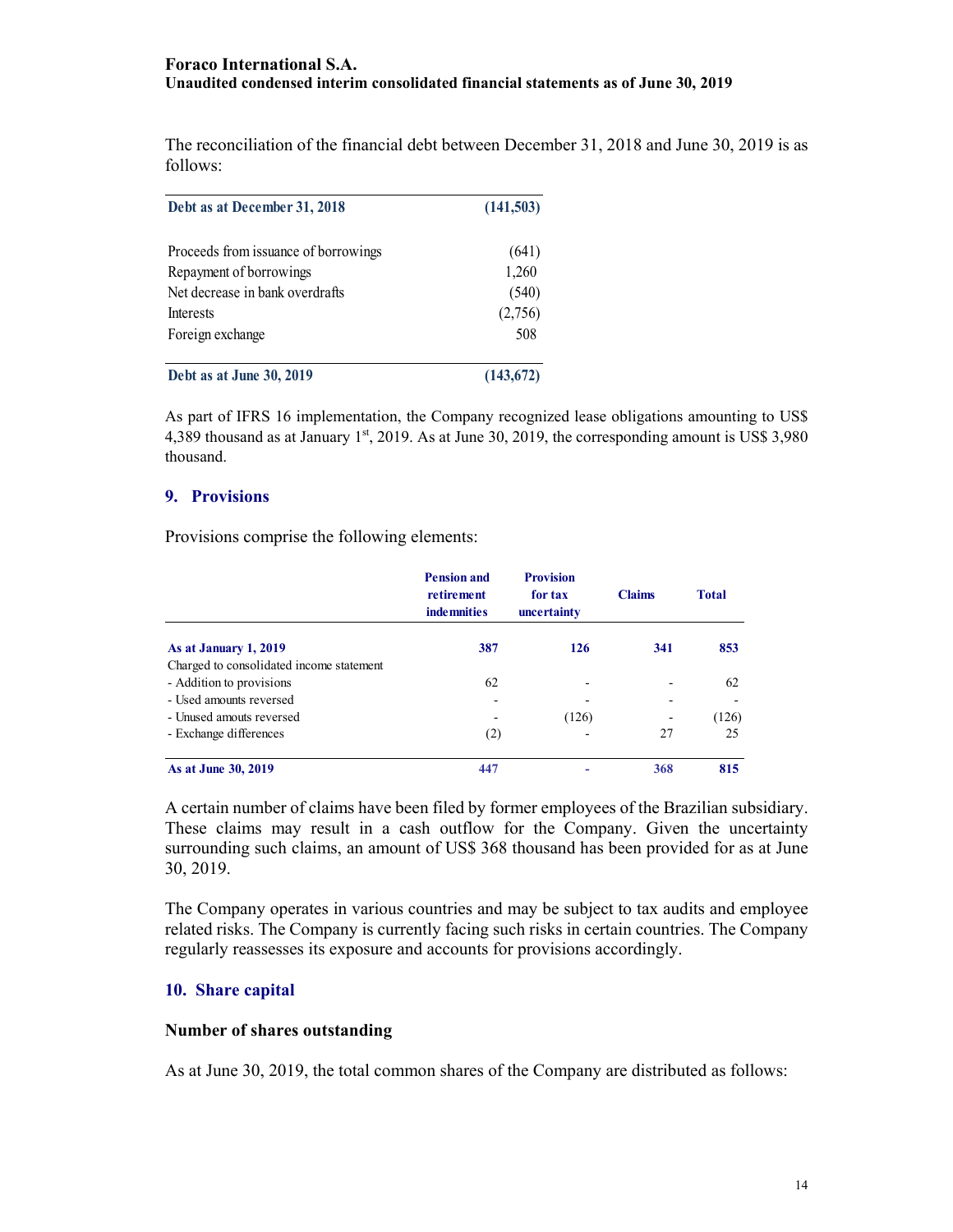|                                                                               | <b>Number of shares</b> |
|-------------------------------------------------------------------------------|-------------------------|
| Common shares held directly or indirectly by principal shareholders           | 37,594,498              |
| Common shares held directly or indirectly by individuals in their capacity as |                         |
| members of the Board of Directors                                             | 1,164,754               |
| Common shares held by the Company                                             | 55,269                  |
| Common shares held by the public                                              | 51, 137, 277            |
| Total shares issued and outstanding                                           | 89,951,798              |
| Common shares held by the Company                                             | (55,269)                |
| Total common shares issued and outstanding                                    | 89,896,529              |

#### **Treasury shares**

As at June 30, 2019, the Company owns 55,269 of its own shares (16,269 as at December 31, 2018).

The common shares held by the Company can be used for potential future free share plans, bonus schemes and for other general purposes.

#### **11. Expenses by nature**

Operating expenses / (income), net by nature are as follows:

|                                                         | Three-month period ended<br><b>June 30,</b> |           | Six-month period ended<br><b>June 30,</b> |           |
|---------------------------------------------------------|---------------------------------------------|-----------|-------------------------------------------|-----------|
|                                                         | 2019                                        | 2018      | 2019                                      | 2018      |
| Depreciation and amortization                           | (4,320)                                     | (4,106)   | (8,645)                                   | (8,519)   |
| Accruals increases / (reversals)                        | (62)                                        | (77)      | 63                                        | 181       |
| Raw materials, consumables used and<br>external charges | (25,946)                                    | (21,780)  | (48,093)                                  | (40, 838) |
| Employee benefit expense                                | (20, 204)                                   | (18, 101) | (39, 835)                                 | (36, 553) |
| Taxes other than on income                              | (453)                                       | (370)     | (848)                                     | (612)     |
| Other operating (expenses) / profit, net                | (128)                                       | (216)     | 117                                       | (517)     |
| <b>Total operating expenses</b>                         | (51, 113)                                   | (44, 650) | (97, 241)                                 | (86, 858) |

Share-based compensation expenses recognized within Employee benefit expense for the period ended June 30, 2019 amount to US\$ 90 thousand (US\$ 89 thousand in 2018).

## **12. Income tax expense**

During the six-month period ended June 30, 2019, the Company recognized an income tax charge amounting to US\$ 493 thousand, corresponding mainly to the tax payable in countries where no losses carried forward are available.

#### **13. Commitments and contingencies**

Guarantees given are as follows: